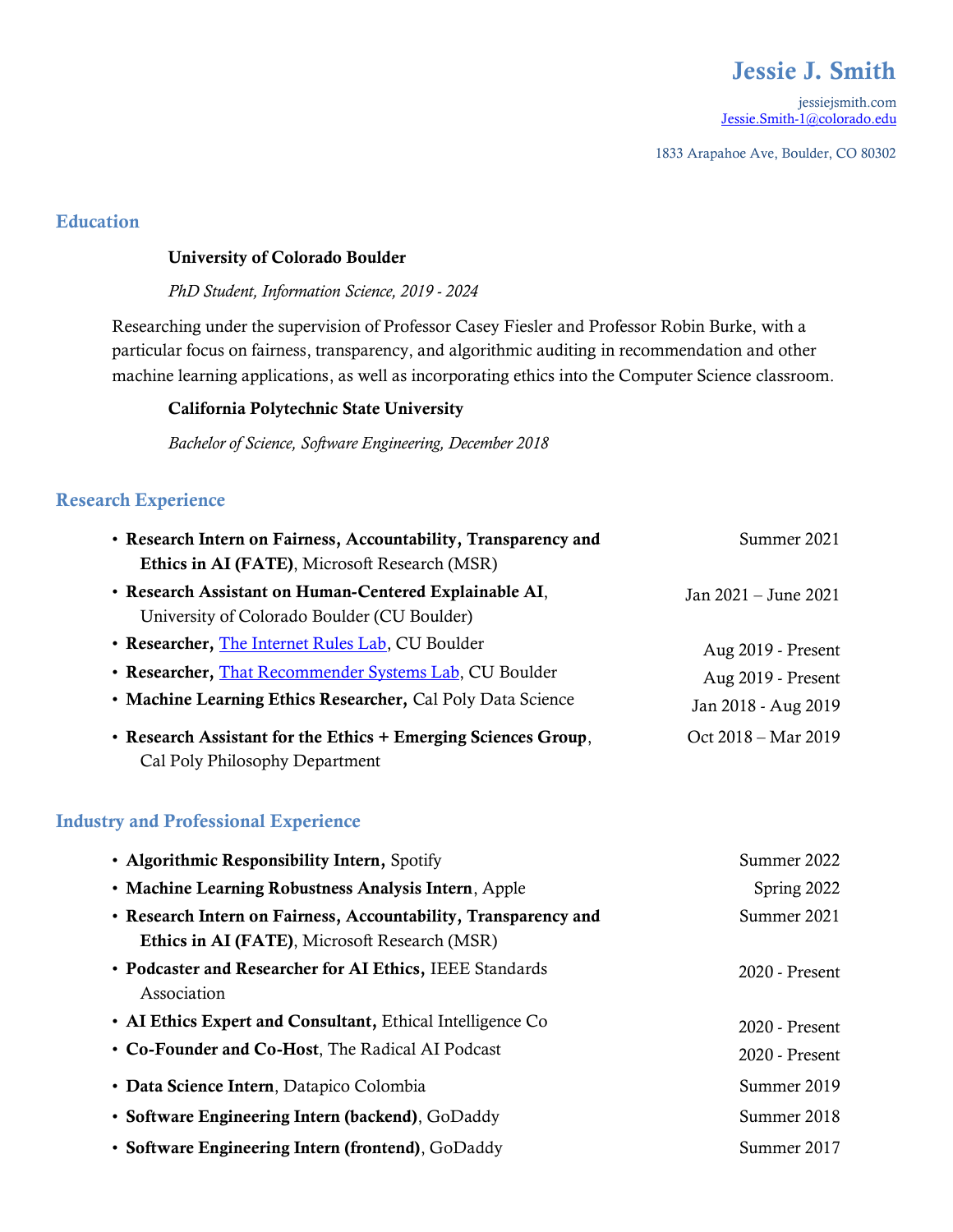#### Honors and Awards

| • Computer Science PhD Fellowship, Google                     | August 2022 – May 2024 |
|---------------------------------------------------------------|------------------------|
| • Grad Student Outreach Award, CU Boulder Information Science | May 2021               |
| • Finalist for Tech Ethics Competition, Wolf Law School       | Feb 2020               |
| • SIGAI Activities Fund Research Grant, Awarded by ACM        | Oct 2020               |

#### Peer-Reviewed Publications and Accepted Content

(Submitted, Under Review) Jessie J. Smith, Saleema Amershi, Solon Barocas, Hanna Wallach, Jennifer Wortman Vaughan. REAL ML: Recognizing, Exploring, and Articulating Limitations in Machine Learning Research. *Submitted for peer review at the Proceedings of the ACM Conference on Fairness, Acountability, and Transparency (ACM FAccT). June 21 – 24, 2022, Seoul, South Korea.*

Nasim Sonboli and Jessie J. Smith, Florencia Cabral Berenfus, Robin Burke, and Casey Fiesler. 2021. Fairness and Transparency in Recommendation: The Users' Perspective. *In Proceedings of the 29th ACM Conference on User Modeling, Adaptation and Personalization (UMAP '21), June 21–25, 2021, Utrecht, Netherlands*. ACM, New York, NY, USA, 6 pages. [https://doi.org/10.](https://doi.org/10.%201145/3450613.3456835)  [1145/3450613.3456835](https://doi.org/10.%201145/3450613.3456835)

Casey Fiesler, Solon Barocas, Augustin Chaintreau, Jessie J. Smith, Michael Zimmer. 2021. A Crash Course in Motivating, Supporting and Expanding Ethical Thinking in the Tech Classroom. *Tutorial at the Proceedings of the ACM Conference on Fairness, Accountability, and Transparency (ACM FAccT), March 3-10, 2021, Virtual Conference.*

Dylan Doyle-Burke and Jessie J. Smith. "What is Radical AI? Towards a Common Definition and our Collective Liberation." Nov. 2020. *Resistance AI Workshop at the Proceedings of NeurIPS 2020.*

Casey Fiesler, Mikhaila Friske, Natalie Garrett, Felix Muzny, Jessie J. Smith, and Jason Zietz. 2021. Integrating Ethics into Introductory Programming Classes. *In Proceedings of the 52nd ACM Technical Symposium on Computer Science Education (SIGCSE '21), March 13–20, 2021, Virtual Event, USA. ACM, New York, NY, USA, 7 pages*. <https://doi.org/10.1145/3408877.3432510>

Smith, Jessie, et al. "Exploring User Opinions of Fairness in Recommender Systems." ArXiv:2003.06461 [Cs], Mar. 2020. arXiv.org,<http://arxiv.org/abs/2003.06461> *Fair and Responsible AI Workshop at CHI 2020.*

Mansoury, M., Abdollahpouri H., Smith J., Dehpanah A., Pechenizkiy M., Mobasher, B. "Investigating Potential Factors Associated with Gender Discrimination in Collaborative Recommender Systems." *Proceedings of the Thirty-Third International Florida Artifical Intelligence Research Society Conference*. ArXiv:2002.07786 [Cs], Feb. 2020. arXiv.org, [http://arxiv.org/abs/2002.07786.](http://arxiv.org/abs/2002.07786)

Pinter, A. T., Paul, J. M., Smith, J., & Brubaker, J. R. (2020). P4KxSpotify: A Dataset of Pitchfork Music Reviews and Spotify Musical Features. *Proceedings of the International AAAI Conference on Web and Social Media, 14(1), 895-902*. Retrieved from <https://www.aaai.org/ojs/index.php/ICWSM/article/view/7355>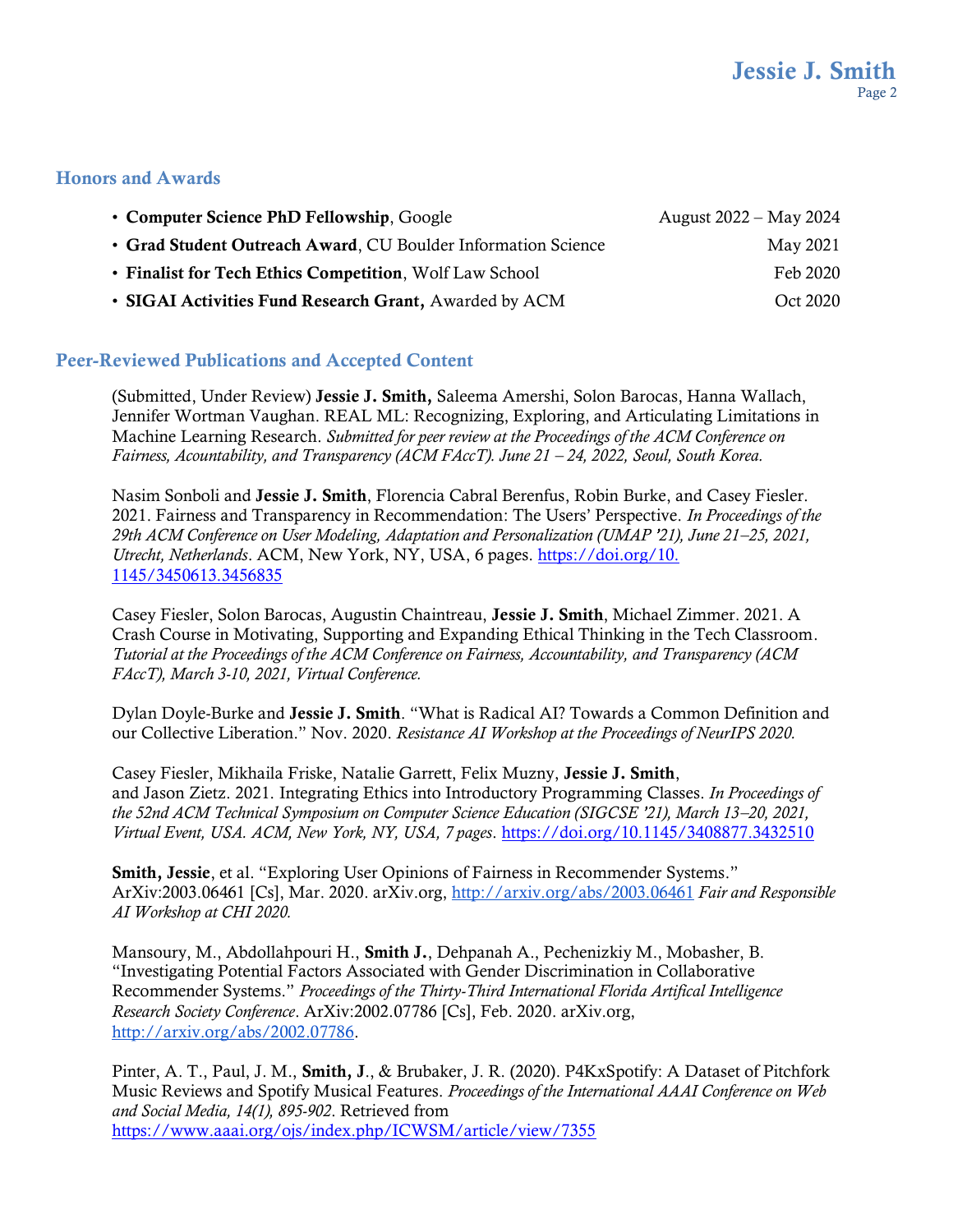Vito Walter Anelli, Amra Delić, Gabriele Sottocornola, Jessie Smith, Nazareno Andrade, Luca Belli, Michael Bronstein, Akshay Gupta, Sofia Ira Ktena, Alexandre Lung-Yut-Fong, Frank Portman, Alykhan Tejani, Yuanpu Xie, Xiao Zhu, and Wenzhe Shi. 2020. RecSys 2020 Challenge Workshop: Engagement Prediction on Twitter's Home Timeline. *In Fourteenth ACM Conference on Recommender Systems (RecSys '20). Association for Computing Machinery, New York, NY, USA, 623–627*. <https://doi.org/10.1145/3383313.3411532>

Luca Belli, Sofia Ira Ktena, Alykhan Tjani, Alexandre Lun-Yut-Fon, Frank Portman, Xiao Zhu, Yuanpu Xie, Akshay Gupta, Michael Bronstein, Amra Delic, Gabriele Scottocornola, Walter Anelli Nazareno Andrade, Jessie Smith, Wenzhe Shi "Privacy-Preserving Recommender Systems Challenge on Twitter's Home Timeline". arXiv:2004.13715 [Cs], April. 2020. arXiv.org, <https://arxiv.org/abs/2004.13715>

## Teaching Experience

| • (Guest Lecturer & Grader) INFO 4601/5601:                     | Fall 2021   |
|-----------------------------------------------------------------|-------------|
| Information Ethics & Policy                                     |             |
| • (TA) INFO 1111: Introduction to Information Science:          | Fall 2020   |
| Understanding the World Through Data                            |             |
| • (Graduate Instructor) INFO 1201: Computational Reasoning 1:   | Summer 2020 |
| <b>Expression and Media Transformation</b>                      |             |
| • (TA) INFO 2201: Computational Reasoning 2: Representations of | Spring 2020 |
| Data                                                            |             |
| • (TA) INFO 1201: Computational Reasoning 1: Expression and     | Fall 2019   |
| Media Transformation                                            |             |

## Academic / Service Positions

| • Graduate Student Association (GSA) President, Information | Aug $2020 -$ Aug $2021$ |
|-------------------------------------------------------------|-------------------------|
| Science Department at CU Boulder                            |                         |
| • Academic Chair, RecSys 2020 Challenge                     | Sep $2019 -$ Sep $2020$ |
| • Student Volunteer, FAccT (FAT*) 2020                      | Jan 2020 – Feb 2020     |
| • Student Volunteer, RecSys 2019                            | Aug $2019 -$ Sep 2019   |

## **Reviewing**

| • Big Data and Society, CSCW, CHI, IDC, RecSys (PC Member) | 2021 |
|------------------------------------------------------------|------|
| • CSCW                                                     | 2020 |